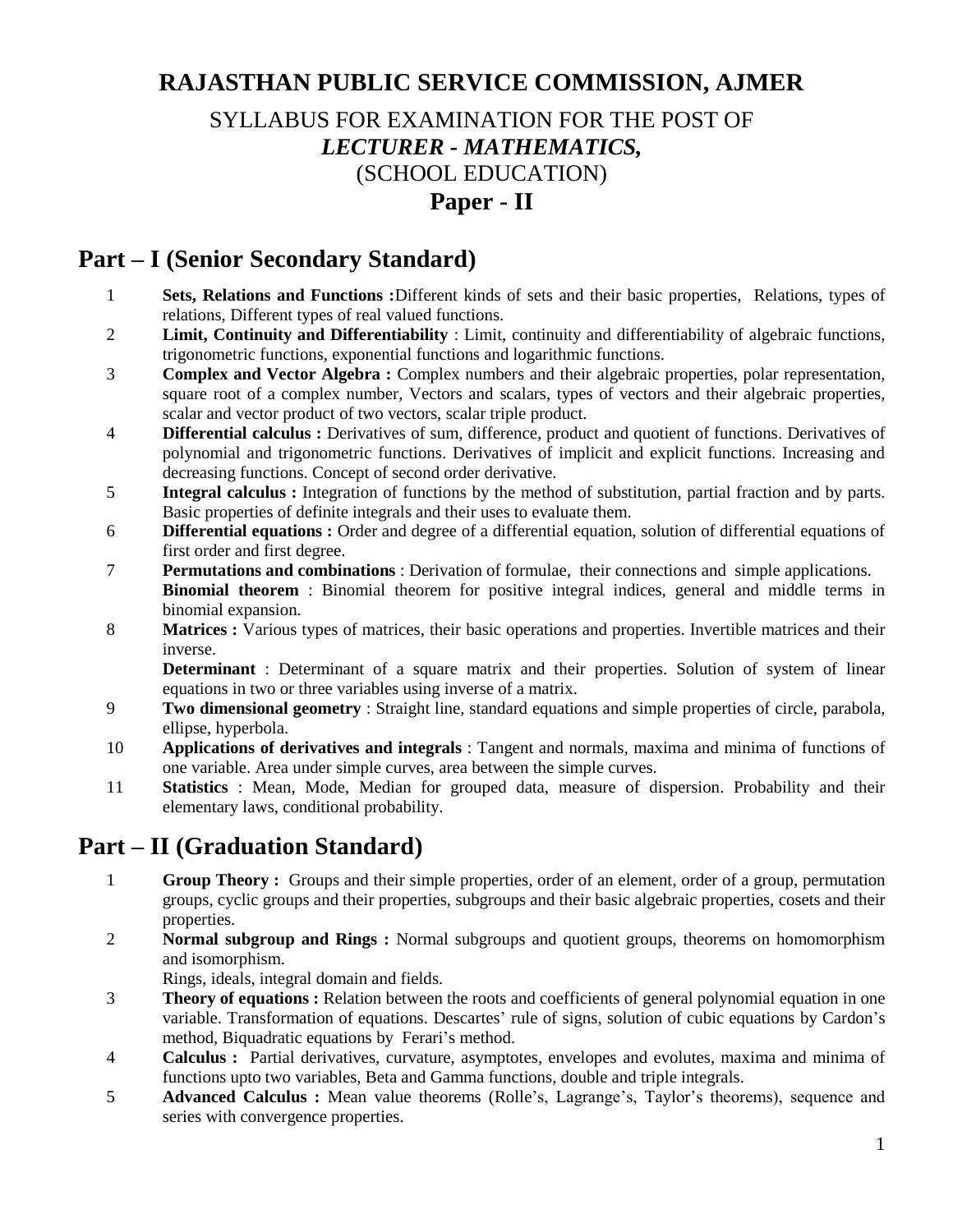- 6 **Complex Analysis :** Continuity and differentiability of complex functions, Analytic functions, Cauchy Riemman equation, Harmonic functions. Conformal mappings.
- 7 **Ordinary and Partial differential equations :** Linear differential equations of first order and higher degree, Clairaut's form, Linear differential equations of constant coefficients, ordinary homogeneous differential equations, Linear differential equations of second order with variable coefficients. Partial differential equations of first order, solution by Lagrange's method.
- 8 **Vector calculus :** Gradient, divergence and curl, identities related to them. Line, surface and volume integrals. Applications of Gauss, Stoke's and Green's theorems.
- 9 **Three dimensional geometry :** Direction ratios and cosines, straight line, plane, sphere, cone and cylinder.
- 10 **Statics :** Equilibrium of co-planner forces, moments, friction, virtual work catenary.
- 11 **Dynamics :** Velocities and acceleration along radial and transverse directions and along tangential and normal directions, simple harmonic motion, Rectilinear motion under variable laws, Hook's law and problems, projectiles.

## **Part – III (Post Graduation Standard)**

1 **Linear Algebra and Metric Space :** Vector spaces, linear dependence and independence, bases, dimensions, linear transformations, matrix representation, algebra of matrices, characteristic roots and vectors, determinants, Cayley – Hamilton theorem.

**Metric Spaces :** Bounded and unbounded metric spaces. Open and closed sets in a metric space, Cantor's ternary set, closure, bases, product spaces.

- 2 **Integral transforms and special functions :** Hyper-geometric functions, Legendre's polynomials, Bessel's functions. Recurrence relations and orthogonal properties.
- Laplace transform, inverse Laplace transform. Fourier sine and cosine transforms. Convolution theorem.
- 3 **Differential Geometry and Tensors :** Curves in spaces, Curvature, Torsion, Skew curvature, Serret Frenet formulae. Helices Osculating circle and sphere. Types of tensors and their algebraic properties. Christoffel's symbols, covariant and contravariant

differentiation, Geodesics.

- 4 **Numerical Analysis :** Newton's formula for forward and backward interpolation for equal intervals, Divided difference, Newton's Lagrange's, Starling's and Bessel's interpolation formulae.
- 5 **Optimization Technique's :** Convex set and its properties. Solution of a L.P.P. by using Simplex methods. Duality, Assignment, Transportation and Game theory.

**Part – <b>IV** (Educational Psychology, Pedagogy, Teaching Learning Material, Use of computers and Information Technology in Teaching Learning)

- 1. Importance of Psychology in Teaching-Learning :
	- \* Learner, \* Teacher, \* Teaching-learning process,<br>
	\* School offectiveness School effectiveness.
- 2. Development of Learner :
	- Cognitive, Physical, Social, Emotional and Moral development patterns and characteristics among adolescent learner.
- 3. Teaching Learning :
	- Concept, Behavioural, Cognitive and constructivist principles of learning and its implication for senior secondary students.
	- Learning characteristics of adolescent and its implication for teaching.
- 4. Managing Adolescent Learner :
	- Concept of mental health and adjustment problems.